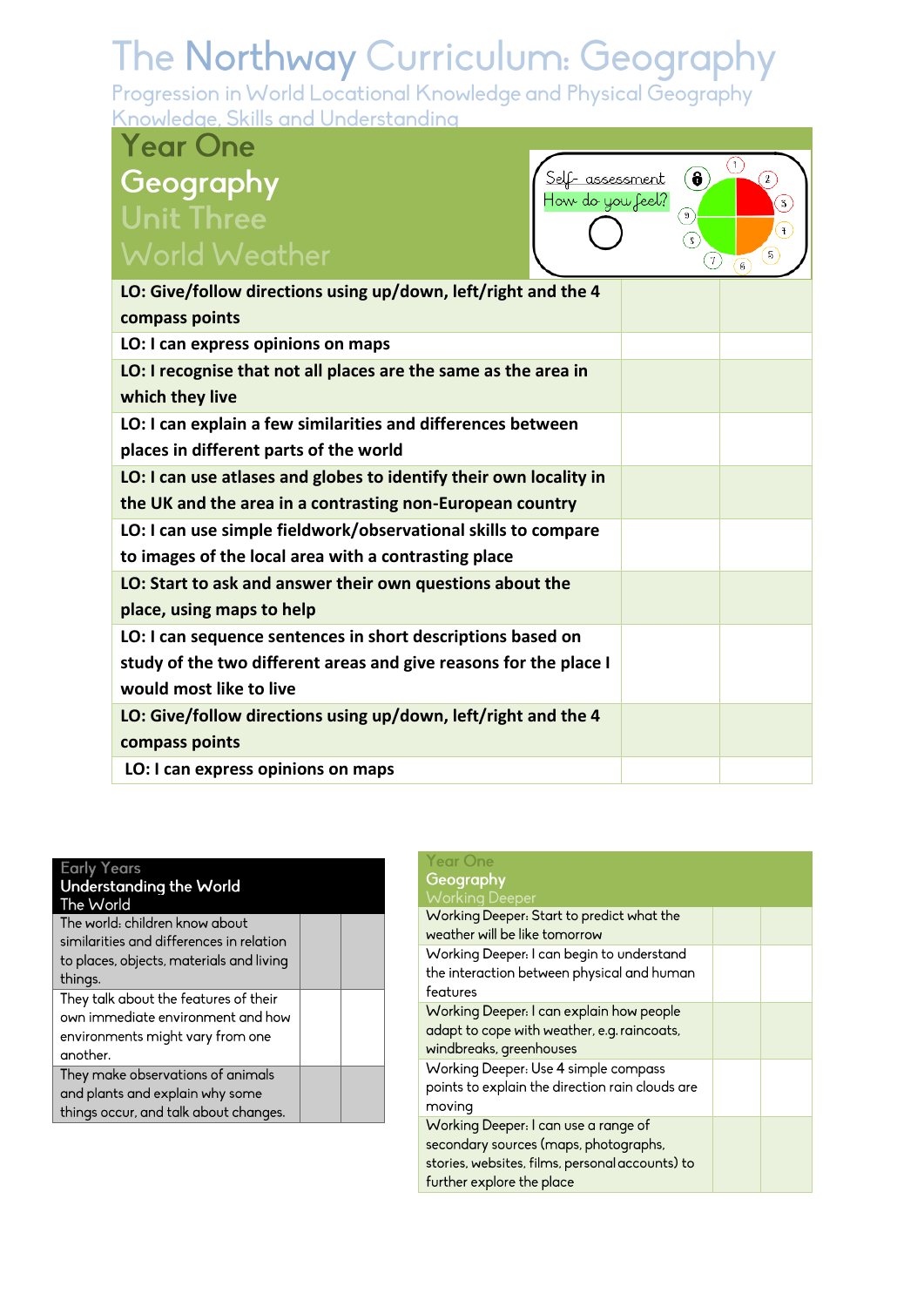| <b>Year Two</b><br>Geography                                                                                  |                                      | $\theta$         | (1)                                                       |
|---------------------------------------------------------------------------------------------------------------|--------------------------------------|------------------|-----------------------------------------------------------|
| <b>Unit Three</b><br>Africa                                                                                   | Self- assessment<br>How do you feel? | $9^{\circ}$<br>s | 3<br>$\ddot{+}$<br>$5^{\circ}$<br>$\tau$<br>$\mathcal{C}$ |
| LO: I can create a questionnaire for UK pupils and African Pupils to find out<br>similarities and differences |                                      |                  |                                                           |
| LO: I can compare weather readings around the world                                                           |                                      |                  |                                                           |
| LO: I can use a variety of maps, atlases & globes to identify the continents<br>and oceans                    |                                      |                  |                                                           |
| LO: I can use secondary sources to investigate the world: Websites,<br>photographs, stories, film             |                                      |                  |                                                           |
| LO: I can study simplified temperature data and compare for Arctic,<br><b>Antarctic and equatorial Africa</b> |                                      |                  |                                                           |
| LO: I can locate the equator on a globe and track it around the world                                         |                                      |                  |                                                           |
| LO: I can name and locate the world's seven continents and five oceans<br>independently                       |                                      |                  |                                                           |

| rear One  |  |
|-----------|--|
| Geography |  |
|           |  |

| י יש שי א פשט ופ                                                                                                                                               |  |
|----------------------------------------------------------------------------------------------------------------------------------------------------------------|--|
| LO: Give/follow directions using up/down,<br>left/right and the 4 compass points                                                                               |  |
| LO: I can express opinions on maps                                                                                                                             |  |
| LO: I recognise that not all places are the same<br>as the area in which they live                                                                             |  |
| LO: I can explain a few similarities and<br>differences between places in different parts of<br>the world                                                      |  |
| LO: I can use atlases and globes to identify their<br>own locality in the UK and the area in a<br>contrasting non-European country                             |  |
| LO: I can use simple fieldwork/observational<br>skills to compare to images of the local area<br>with a contrasting place                                      |  |
| LO: Start to ask and answer their own questions<br>about the place, using maps to help                                                                         |  |
| LO: I can sequence sentences in short<br>descriptions based on study of the two different<br>areas and give reasons for the place I would<br>most like to live |  |
| LO: Give/follow directions using up/down,<br>left/right and the 4 compass points                                                                               |  |
| LO: I can express opinions on maps                                                                                                                             |  |
|                                                                                                                                                                |  |

| Year Two                                                                    |  |
|-----------------------------------------------------------------------------|--|
| Geography                                                                   |  |
| <b>Working Deeper</b>                                                       |  |
| LO: Construct basic symbols in a key                                        |  |
| to represent the characteristics of the                                     |  |
| UK                                                                          |  |
| LO: I can draw a freehand simple                                            |  |
| outline map of the UK                                                       |  |
| LO: I can use aerial photographs or<br>Google Earth to recognise human and  |  |
| physical features of the 4 capital cities,                                  |  |
| e.g. rivers and landmarks to annotate a                                     |  |
| printed map                                                                 |  |
| LO: Make a globe from memory on a                                           |  |
| balloon                                                                     |  |
| LO: I can use thermometer to take                                           |  |
| accurate readings                                                           |  |
| LO: I can apply appropriate standard                                        |  |
| units to compare temperature (°C)                                           |  |
| around the world. Record results using<br>$\rightarrow, \leftarrow, \equiv$ |  |
| LO: I understand the need for a key                                         |  |
| and standard Ordnance Survey                                                |  |
| symbols to represent human and                                              |  |
| physical features                                                           |  |
| LO: Understand the need for a                                               |  |
| compass - set clues for others to follow                                    |  |
| LO: Construct basic symbols in a key                                        |  |
| to represent the characteristics of the                                     |  |
| <b>UK</b>                                                                   |  |
| LO: I can draw a freehand simple<br>outline map of the UK                   |  |
|                                                                             |  |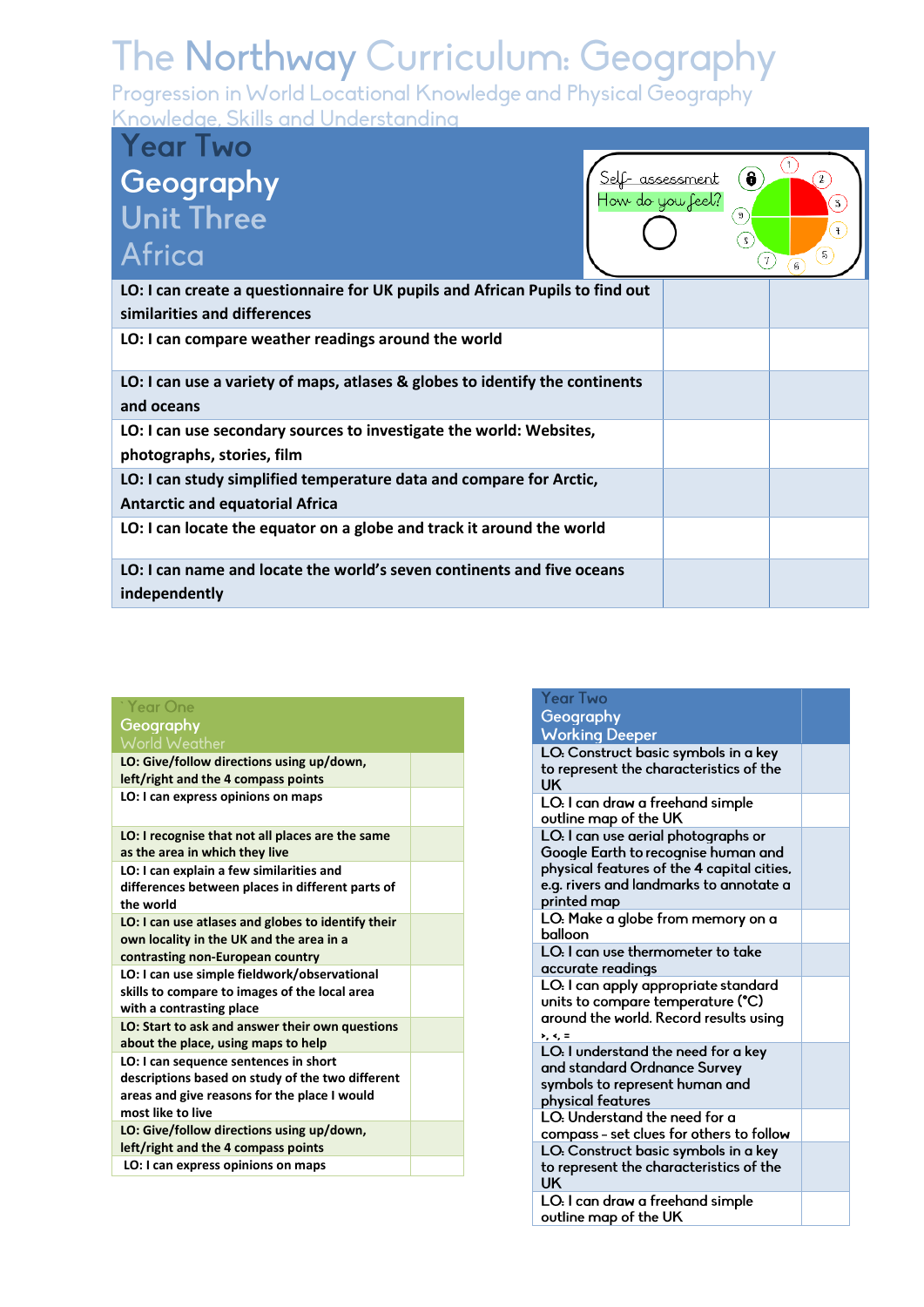| <b>Year Three</b>                                                          |                                      |                          |          |
|----------------------------------------------------------------------------|--------------------------------------|--------------------------|----------|
| Geography<br><b>Unit Three</b>                                             | Self- assessment<br>How do you feel? | $\bullet$<br>$9^{\circ}$ | 2<br>3   |
| <b>Extreme Earth</b>                                                       |                                      | S                        | $+$<br>5 |
|                                                                            |                                      |                          | 6        |
| LO: I can locate key topographical features in the UK (Mountains and       |                                      |                          |          |
| <b>Former Volcanoes)</b>                                                   |                                      |                          |          |
| LO: I can explain how the position of the UK has changed since prehistoric |                                      |                          |          |
| times.                                                                     |                                      |                          |          |
| LO: I can explain how the movement of plates can impact on physical        |                                      |                          |          |
| geography                                                                  |                                      |                          |          |
| LO: I can explain how Mountains are formed, giving examples.               |                                      |                          |          |
| LO: I can explain how Volcanoes are formed and what rocks are associated   |                                      |                          |          |
| with volcanoes                                                             |                                      |                          |          |
| LO: I can name and locate significant areas that are affected by           |                                      |                          |          |
| platechtonics (e.g. Ring of Fire, Mid-atlantic ridge, Aegean Sea plate)    |                                      |                          |          |

| Year One                                                                                                                                                       |  |
|----------------------------------------------------------------------------------------------------------------------------------------------------------------|--|
| Geography                                                                                                                                                      |  |
| World Weather                                                                                                                                                  |  |
| LO: Give/follow directions using up/down,<br>left/right and the 4 compass points                                                                               |  |
| LO: I can express opinions on maps                                                                                                                             |  |
| LO: I recognise that not all places are the same<br>as the area in which they live                                                                             |  |
| LO: I can explain a few similarities and<br>differences between places in different parts of<br>the world                                                      |  |
| LO: I can use atlases and globes to identify their<br>own locality in the UK and the area in a<br>contrasting non-European country                             |  |
| LO: I can use simple fieldwork/observational<br>skills to compare to images of the local area<br>with a contrasting place                                      |  |
| LO: Start to ask and answer their own questions<br>about the place, using maps to help                                                                         |  |
| LO: I can sequence sentences in short<br>descriptions based on study of the two different<br>areas and give reasons for the place I would<br>most like to live |  |
| LO: Give/follow directions using up/down,<br>left/right and the 4 compass points                                                                               |  |
| LO: I can express opinions on maps                                                                                                                             |  |

| <b>Year Three</b>                            |  |
|----------------------------------------------|--|
| Geography                                    |  |
| <b>Working Deeper</b>                        |  |
| Working Deeper: Use co-ordinates and         |  |
| four figure grid references.                 |  |
| Working Deeper Interpret and present         |  |
| data using bar charts, pictograms and        |  |
| tables on the regions, mountains or rivers   |  |
| Working Deeper: I can name other             |  |
| European cities which lie on a river and the |  |
| benefits of locating a city there.           |  |
| Working Deeper: I can match rock types       |  |
| to their UK geographical area (e.g.          |  |
| Dover - chalk, Ben Nevis - granite,          |  |
| Cheshire - soft sandstone plain)             |  |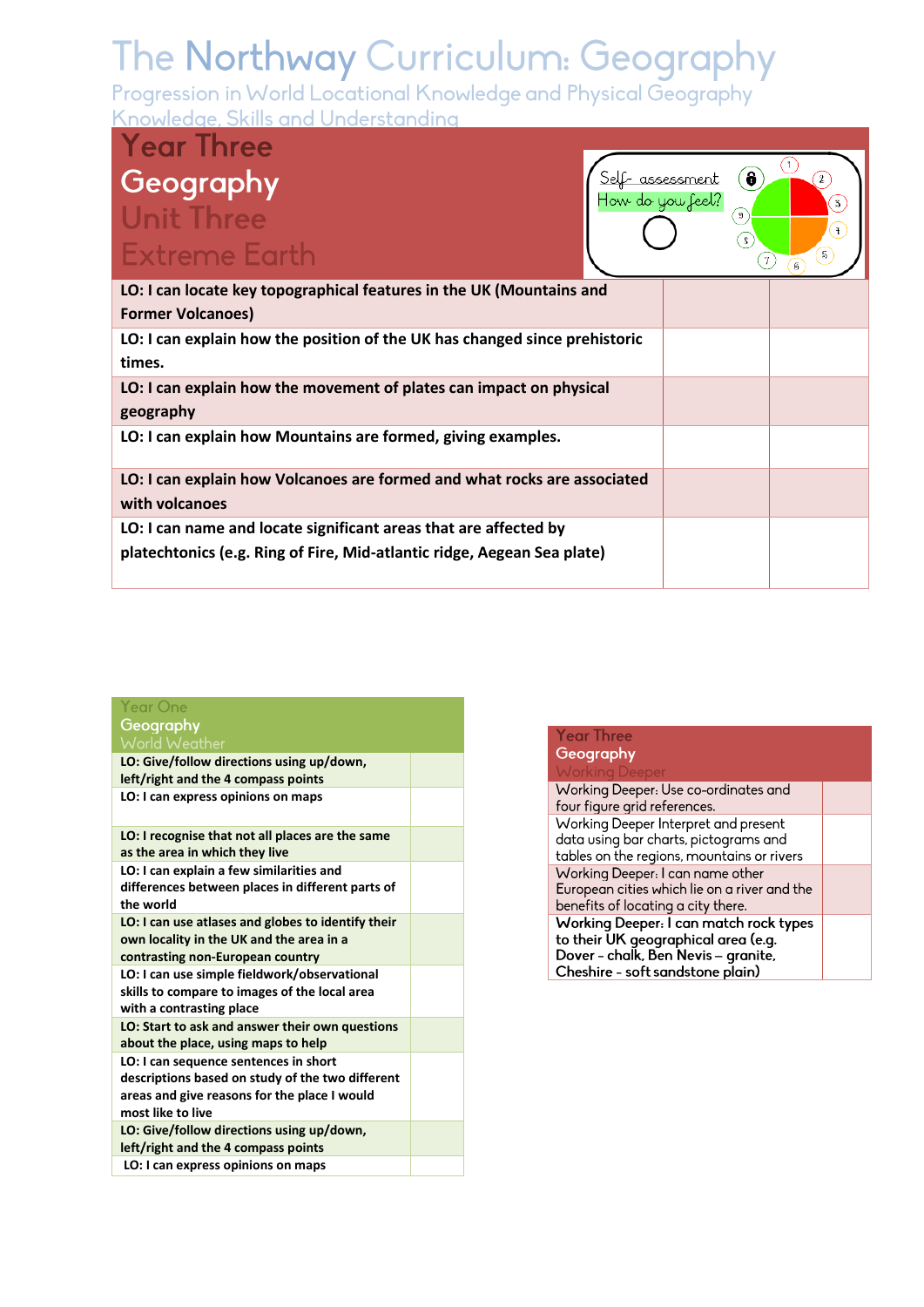Progression in World Locational Knowledge and Physical Geography Knowledge, Skills and Understanding

**Year Four** Geography<br>Unit One Rivers



| LO: I can name an increasing number of UK hills, mountains, coasts and<br>rivers                                    |  |
|---------------------------------------------------------------------------------------------------------------------|--|
| LO: I can compare the physical features of a local river, with a river from<br>another European location.           |  |
| LO: I can use an atlas efficiently to support recognition of all the countries<br>and major rivers of the continent |  |
| LO: I can list the main natural resources that can be gained from a river.                                          |  |
| LO: I can identify geographical regions of the UK and their identifying<br>human and physical characteristics       |  |
| LO: I can describe how rivers can change over time (Change to the river<br>course)                                  |  |
| LO: I can draw and annotate a diagram to explain the water cycle                                                    |  |

#### **Year Three** Geography **Extreme Eart**

| LO: I can locate key topographical features in<br>the UK (Mountains and Former Volcanoes)                                                      |  |
|------------------------------------------------------------------------------------------------------------------------------------------------|--|
| LO: I can explain how the position of the UK has<br>changed since prehistoric times.                                                           |  |
| LO: I can explain how the movement of plates<br>can impact on physical geography                                                               |  |
| LO: I can explain how Mountains are formed,<br>giving examples.                                                                                |  |
| LO: I can explain how Volcanoes are formed and<br>what rocks are associated with volcanoes                                                     |  |
| LO: I can name and locate significant areas that<br>are affected by platechtonics (e.g. Ring of Fire,<br>Mid-Atlantic ridge, Aegean Sea plate) |  |
| LO: I can locate key topographical features in<br>the UK (Mountains and Former Volcanoes)                                                      |  |
| LO: I can explain how the position of the UK has<br>changed since prehistoric times.                                                           |  |
| LO: I can explain how the movement of plates<br>can impact on physical geography                                                               |  |
| LO: I can explain how Mountains are formed,<br>giving examples.                                                                                |  |
|                                                                                                                                                |  |

#### **Year Four** Geography **Working Deeper** Working Deeper (European Geography): Compare the two regions using weather data, population size, area, etc. Working Deeper (European Geography): Compare the weather data for the 2 regions Working Deeper: I can use data and research to argue which of the two regions studied is the best place to live; justify argument with maps, photographs, facts and figures (e.g. Compare living on the UK coast to living in the Norwegian Fjords) Working Deeper: I can describe a place, which I have never visited, by interpreting symbols, contours, etc. and drawing conclusions Working Deeper: Evaluate information provided by each geographical source, e.g. can explain how useful a geographical source is Working Deeper: Collect data on the population size and area of each country and add to the annotated map Working Deeper: Identify the part played by evaporation and condensation in the water cycle and associate the rate of evaporation with temperature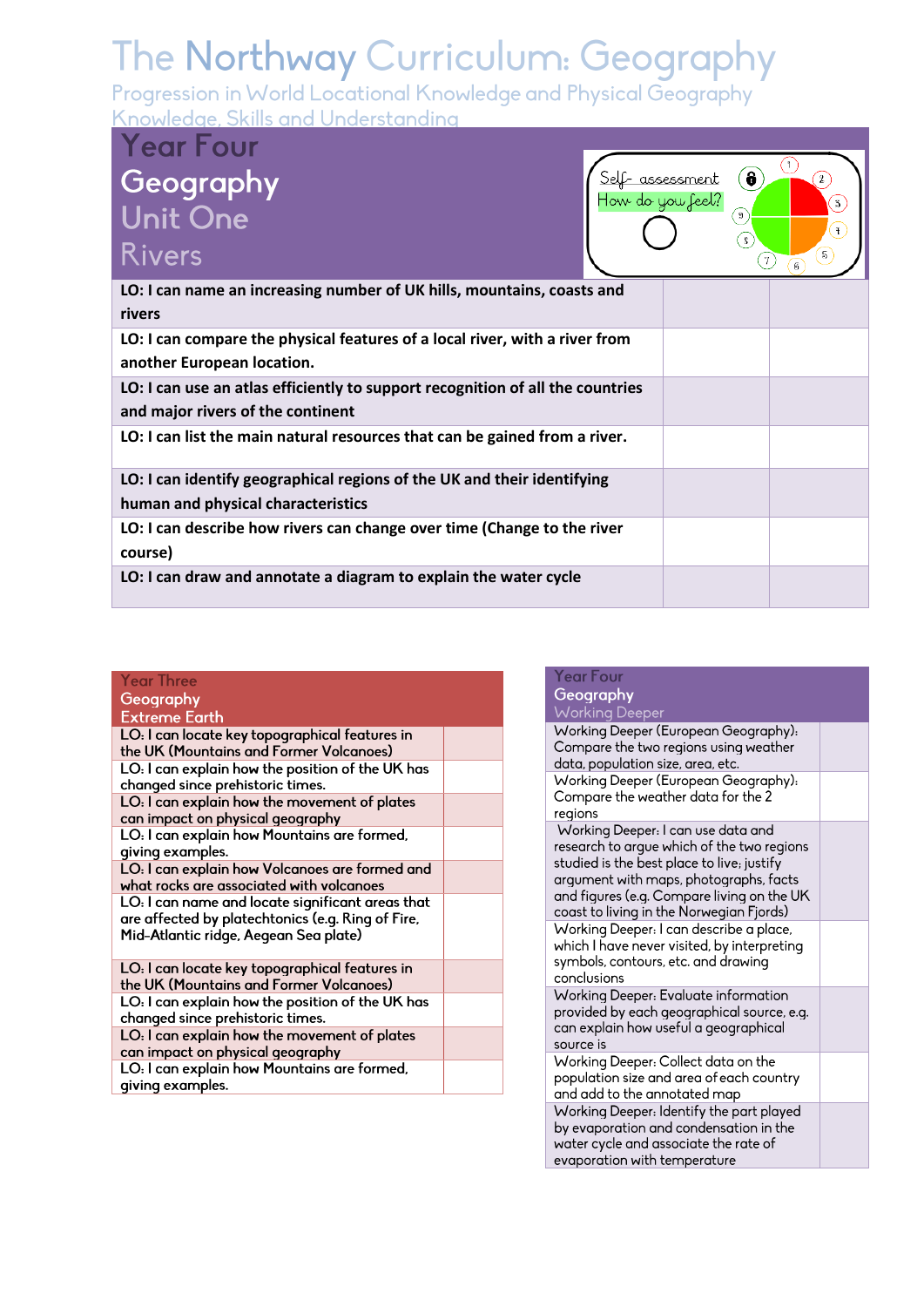Progression in World Locational Knowledge and Physical Geography Knowledge, Skills and Understanding

### **Year Four** Geography<br>Unit Three European Geography



| LO:: I can to produce a fact file which includes maps, data and reports on a |  |
|------------------------------------------------------------------------------|--|
| specific Northern European Country                                           |  |
| LO: I can describe the different climate zones of the world and how their    |  |
| physical features may differ.                                                |  |
| LO: I can describe and understand key aspects of the physical geography of   |  |
| Europe, including: climate zones, vegetation belts, rivers, mountains, etc.  |  |
| LO: I can use atlases, digital mapping and aerial views to describe key      |  |
| physical and human characteristics of Europe                                 |  |
| LO: I can name and locate all the countries of Europe and match key capital  |  |
| cities                                                                       |  |
| LO: I can describe a range of environmental regions within Europe (e.g. Know |  |
| that Europe is made up of the Mediterranean, temperate and polar climates)   |  |
| LO: I can describe geographical differences between the UK region and        |  |
| regions overseas                                                             |  |
| LO: I can compare the two regions using the key aspects of physical          |  |
| geography, e.g. climate, vegetation, rivers and the water cycle              |  |
| LO: Interpret a range of sources of geographical information (maps,          |  |
| diagrams, globes, aerial photographs) to investigate two chosen regions      |  |
| LO: Show that they can apply knowledge from earlier continental and UK       |  |
| studies when comparing the two regions in an extended piece of writing       |  |

#### **Year Three** Geography

| Mediterranean                                                                                                                               |
|---------------------------------------------------------------------------------------------------------------------------------------------|
| LO: I can explain the location of Europe and its                                                                                            |
| relation to the equator                                                                                                                     |
| LO: I can use a range of sources of geographical<br>information maps, atlases, digital/computer                                             |
| mapping to describe the climate of the                                                                                                      |
| Mediterranean                                                                                                                               |
| LO: I can use atlases to locate postcards/pictures of<br>landscape features on a European Map                                               |
| LO: I can annotate blank maps of the UK and<br>Europe, drawing and naming major regions,<br>mountains, hills, rivers and some coastal types |
| LO: I can name and develop knowledge of the                                                                                                 |

geographical regions of Europe (capital cities, mountain regions, beaches and other tourists destinations

LO: I can describe what places around Europe are like in physical geographical terms (Physical: France is flat, Switzerland is Mountainous, Spain has a temperate climate)

LO: I can interpret OS symbols for mountains, coasts, rivers, contour lines and identify on maps LO: I can use sketch maps and annotations to show key human and physical features of tourist areas LO: I can understand scale on a map and locate several European cities and countries

LO: I can explain the location of Europe and its relation to the equator

#### **Year Four** Geography

| MANI IN DECACI                                                                                                                                                                                                                                                     |  |
|--------------------------------------------------------------------------------------------------------------------------------------------------------------------------------------------------------------------------------------------------------------------|--|
| Working Deeper (European Geography):<br>Compare the two regions using weather<br>data, population size, area, etc.                                                                                                                                                 |  |
| Working Deeper (European Geography):<br>Compare the weather data for the 2<br>regions                                                                                                                                                                              |  |
| Working Deeper: I can use data and<br>research to argue which of the two regions<br>studied is the best place to live; justify<br>argument with maps, photographs, facts<br>and figures (e.g. Compare living on the UK<br>coast to living in the Norwegian Fjords) |  |
| Working Deeper: I can describe a place,<br>which I have never visited, by interpreting<br>symbols, contours, etc. and drawing<br>conclusions                                                                                                                       |  |
| Working Deeper: Evaluate information<br>provided by each geographical source, e.g.<br>can explain how useful a geographical<br>source is                                                                                                                           |  |
| Working Deeper: Collect data on the<br>population size and area of each country<br>and add to the annotated map                                                                                                                                                    |  |
| Working Deeper: Identify the part played<br>by evaporation and condensation in the<br>water cycle and associate the rate of<br>evaporation with temperature                                                                                                        |  |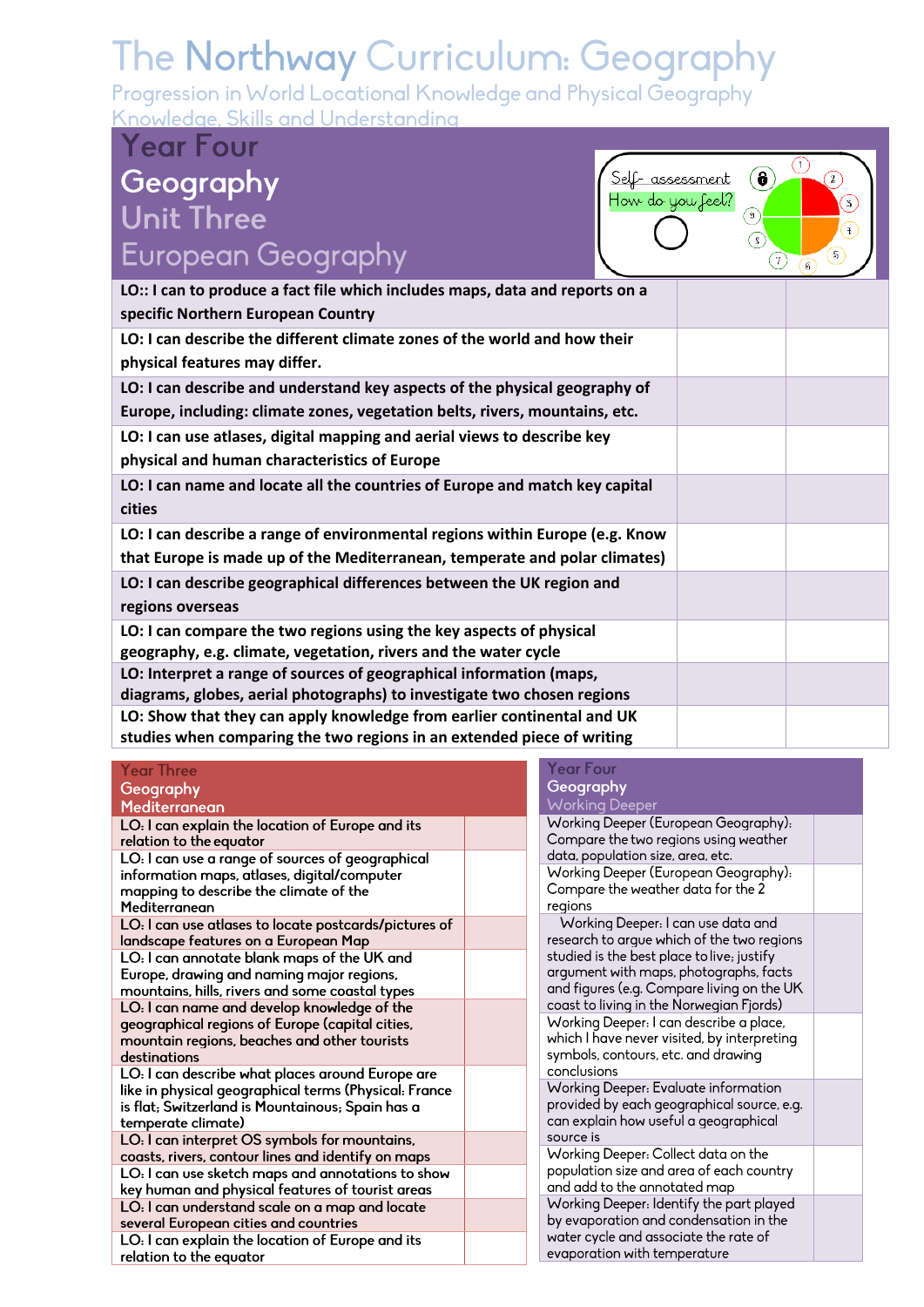| Year Five                                                                                                                                                                                                             |                     |                                                                  |
|-----------------------------------------------------------------------------------------------------------------------------------------------------------------------------------------------------------------------|---------------------|------------------------------------------------------------------|
| Geography<br><u>Self- assessment</u><br>How do you feel?<br><b>Unit One</b><br><b>World Geography</b>                                                                                                                 | $\bullet$<br>◉<br>S | Ĩ.<br>$\mathbf{z}$<br>3<br>$\ddot{+}$<br>5<br>(7)<br>$6^{\circ}$ |
| LO: I can use maps to locate the exact position of the Tropics of Capricorn                                                                                                                                           |                     |                                                                  |
| and Cancer and Prime/Greenwich Meridian line                                                                                                                                                                          |                     |                                                                  |
| LO: I can explain the significance of latitude/longitude in writing                                                                                                                                                   |                     |                                                                  |
| LO: I can explain how volcanoes form and locate sites of recent                                                                                                                                                       |                     |                                                                  |
| earthquakes on a map of the continent using http://earthquaketrack.com                                                                                                                                                |                     |                                                                  |
| LO: I can draw lines in approximately the correct place for the equator and                                                                                                                                           |                     |                                                                  |
| Arctic/Antarctic circles on a flat map of the world or on a balloon globe                                                                                                                                             |                     |                                                                  |
| LO: I can conduct a fieldwork activity on a local walk, a museum visit or a                                                                                                                                           |                     |                                                                  |
| visit to an old village, town or city                                                                                                                                                                                 |                     |                                                                  |
| LO: I can name and locate countries and key cities, main rivers and                                                                                                                                                   |                     |                                                                  |
| mountains of the chosen continent using an atlas and can transfer to a<br>blank basemap                                                                                                                               |                     |                                                                  |
| LO: I can draw the approximate position of the Prime Greenwich meridian                                                                                                                                               |                     |                                                                  |
| on a baseline map of the world (without using an atlas) and know its                                                                                                                                                  |                     |                                                                  |
| significance for the rest of the world                                                                                                                                                                                |                     |                                                                  |
| LO: I can use a compass to observe and record human/physical features in<br>all 8 compass directions and produce a sketch map of an area based on the<br>observations                                                 |                     |                                                                  |
| LO: I can use and interpret a range of sources of geographical information,<br>including maps, diagrams, aerial photographs and Geographical<br>Information Systems (GIS) to support the fieldwork (compass activity) |                     |                                                                  |
| LO: I can list the main cities of the UK and transfer them onto a blank map                                                                                                                                           |                     |                                                                  |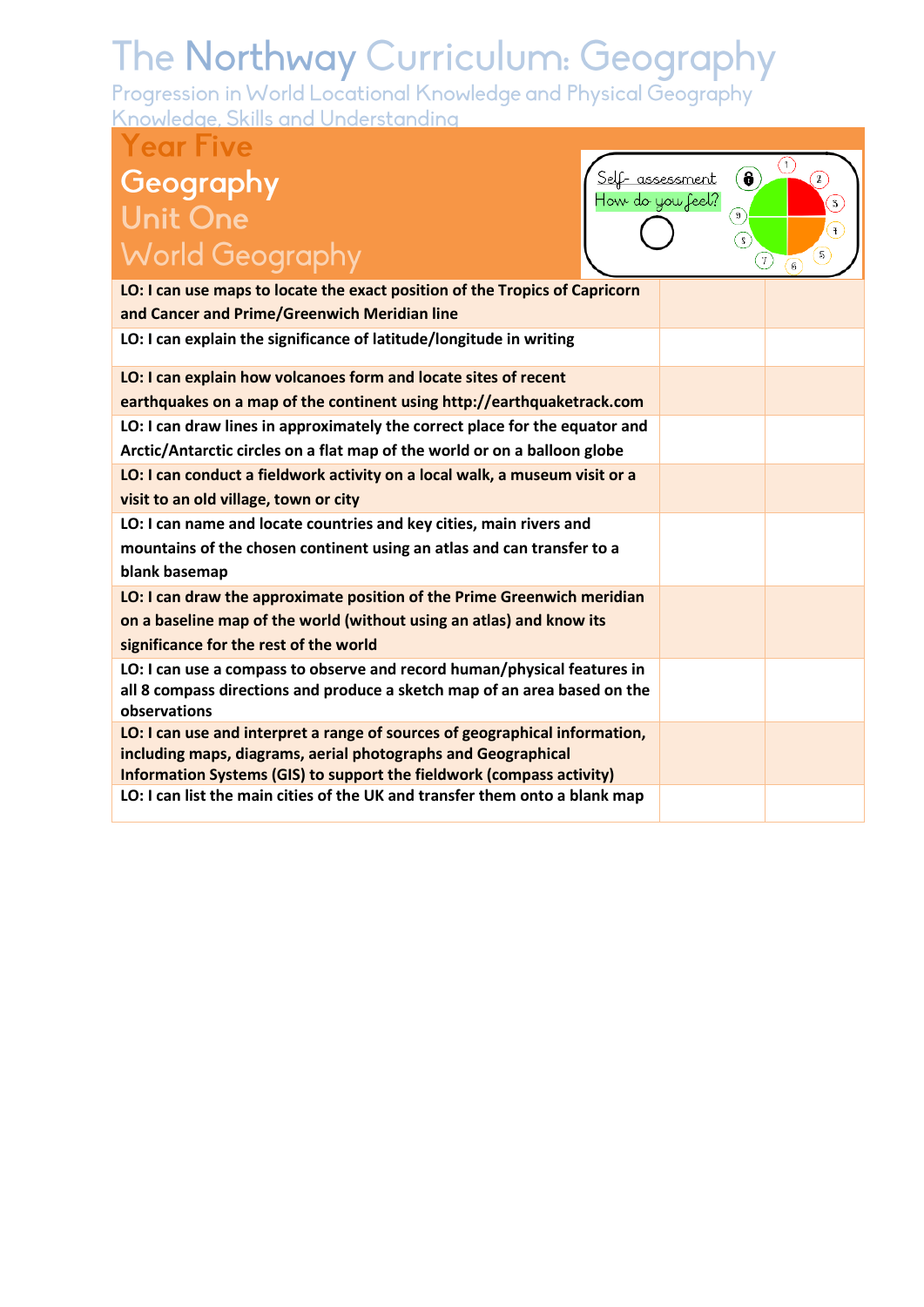Progression in World Locational Knowledge and Physical Geography Knowledge, Skills and Understanding

## **Year Six** Geography<br>Unit One **World Rivers**



| LO: I can use an atlas efficiently to support recognition of the countries,     |  |
|---------------------------------------------------------------------------------|--|
| cities and major rivers of the continent and can transfer to an outline base    |  |
| map                                                                             |  |
| LO: I can describe in writing, supported by an annotated map, all the           |  |
| different environmental regions within chosen continent, using Y6 level of      |  |
| geographical and scientific vocabulary                                          |  |
| LO: I can describe and explain geographical processes in detail, using the      |  |
| correct terminology (Erosion, Deposition, Formation of Oxbow Lakes)             |  |
| LO: I can identify position and significance of latitude, longitude, equator,   |  |
| N/S Hemisphere, Tropics of Cancer/Capricorn, Arctic/Antarctic Circle and        |  |
| time zones within the context of this continent                                 |  |
| LO: I can present a written or oral presentation arguing why we should          |  |
| protect rivers                                                                  |  |
| LO: I can use precise geographical words when describing geographical           |  |
| places, features and processes, e.g. erosion, deposition, cliff, bay, industry, |  |
| region raw material                                                             |  |
| LO: I understand geographical similarities and differences through the          |  |
| study of a river (and its human and physical geography) in the UK, in a         |  |
| European country and a region within N. or S. America                           |  |
|                                                                                 |  |

#### **Year Four** Geography European Geography **LO:: I can to produce a fact file which includes maps, data and reports on a specific Northern European Country LO: I can describe the different climate zones of the world and how their physical features may differ. LO: I can describe and understand key aspects of the physical geography of Europe, including: climate zones, vegetation belts, rivers, mountains, etc. LO: I can use atlases, digital mapping and aerial views to describe key physical and human characteristics of Europe LO: I can name and locate all the countries of Europe and match key capital cities LO: I can describe a range of environmental regions within Europe (e.g. Know that Europe is made up of the Mediterranean, temperate and polar climates) LO: I can describe geographical differences between the UK region and regions**

**overseas**

#### Year Five Geography **Working De** Working Deeper: I can explain how humans are influenced by the physical conditions and how, in turn, humans influence landscape Working Deeper: Has deep understanding of the Earth's key physical and human processes and how these are interrelated in the formation and use of landscapes and environments Working Deeper: Can evaluate the usefulness of a variety of aeographical sources in helping to explore a place, in the absence of fieldwork, as unable to visit it personally Working Deeper: I can demonstrate growing knowledge about diverse places, people, resources and natural and human environments in extended writing Working Deeper: I can name all the counties of the UK and match cities correctly